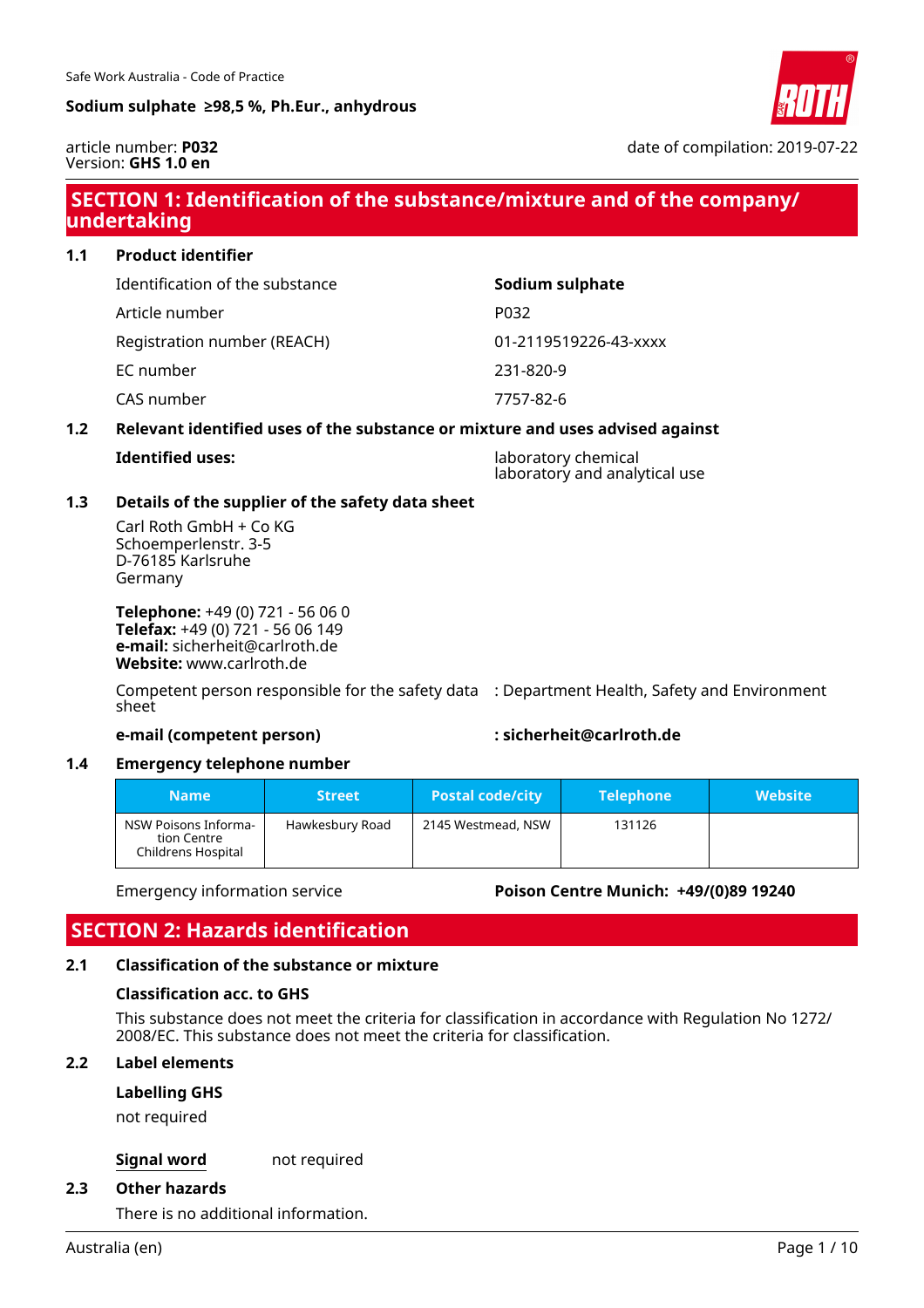

article number: **P032**

## **SECTION 3: Composition/information on ingredients**

**3.1 Substances** Name of substance Sodium sulphate Registration number (REACH) 01-2119519226-43-xxxx EC number 231-820-9 CAS number 7757-82-6 Molecular formula  $Na<sub>2</sub>SO<sub>4</sub>$ 142 $9/_{mol}$ 

Molar mass

## **SECTION 4: First aid measures**

#### **4.1 Description of first aid measures**



#### **General notes**

Take off contaminated clothing.

#### **Following inhalation**

Provide fresh air. In all cases of doubt, or when symptoms persist, seek medical advice.

#### **Following skin contact**

Rinse skin with water/shower. In all cases of doubt, or when symptoms persist, seek medical advice.

#### **Following eye contact**

Rinse cautiously with water for several minutes. In all cases of doubt, or when symptoms persist, seek medical advice.

#### **Following ingestion**

Rinse mouth. Call a doctor if you feel unwell.

#### **4.2 Most important symptoms and effects, both acute and delayed**

Nausea, Vomiting, Cardiovascular system

# **4.3 Indication of any immediate medical attention and special treatment needed**

none

# **SECTION 5: Firefighting measures**

### **5.1 Extinguishing media**



#### **Suitable extinguishing media**

Co-ordinate fire-fighting measures to the fire surroundings water spray, foam, dry extinguishing powder, carbon dioxide (CO2)

### **Unsuitable extinguishing media**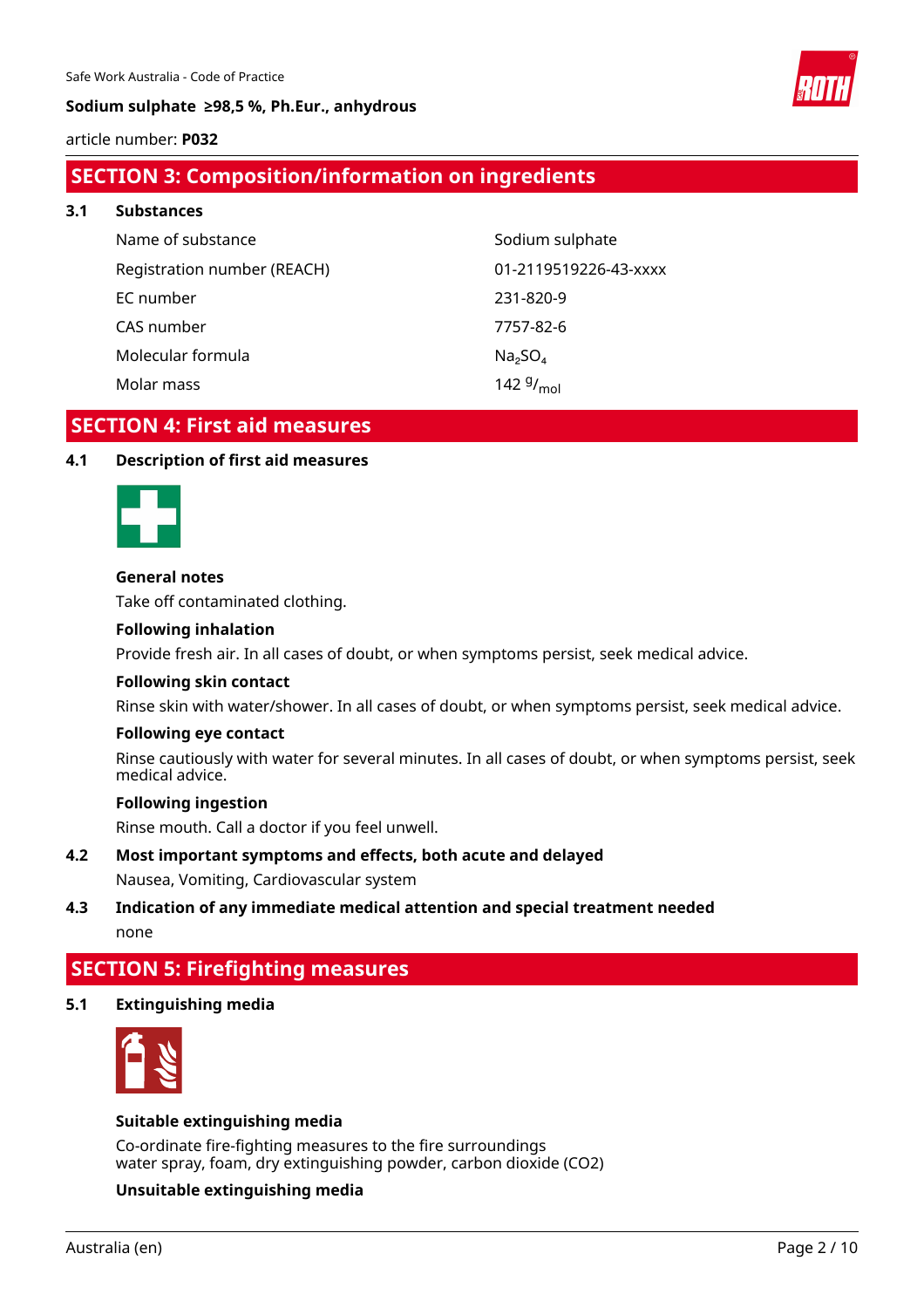

#### article number: **P032**

#### water jet

### **5.2 Special hazards arising from the substance or mixture** Non-combustible.

#### **Hazardous combustion products**

In case of fire may be liberated: sulphur oxides (SOx)

#### **5.3 Advice for firefighters**

Fight fire with normal precautions from a reasonable distance. Wear self-contained breathing apparatus.

### **SECTION 6: Accidental release measures**

**6.1 Personal precautions, protective equipment and emergency procedures**



#### **For non-emergency personnel**

Do not breathe dust.

### **6.2 Environmental precautions**

Keep away from drains, surface and ground water.

#### **6.3 Methods and material for containment and cleaning up**

#### **Advice on how to contain a spill**

Covering of drains.

**Advice on how to clean up a spill**

Take up mechanically.

#### **Other information relating to spills and releases**

Place in appropriate containers for disposal.

#### **6.4 Reference to other sections**

Hazardous combustion products: see section 5. Personal protective equipment: see section 8. Incompatible materials: see section 10. Disposal considerations: see section 13.

### **SECTION 7: Handling and storage**

### **7.1 Precautions for safe handling**

Avoid dust formation.

#### **Advice on general occupational hygiene**

Keep away from food, drink and animal feedingstuffs.

#### **7.2 Conditions for safe storage, including any incompatibilities**

Store in a dry place. Keep container tightly closed. Hygroscopic solid.

#### **Incompatible substances or mixtures**

Observe hints for combined storage.

#### **Consideration of other advice**

**• Ventilation requirements**

Use local and general ventilation.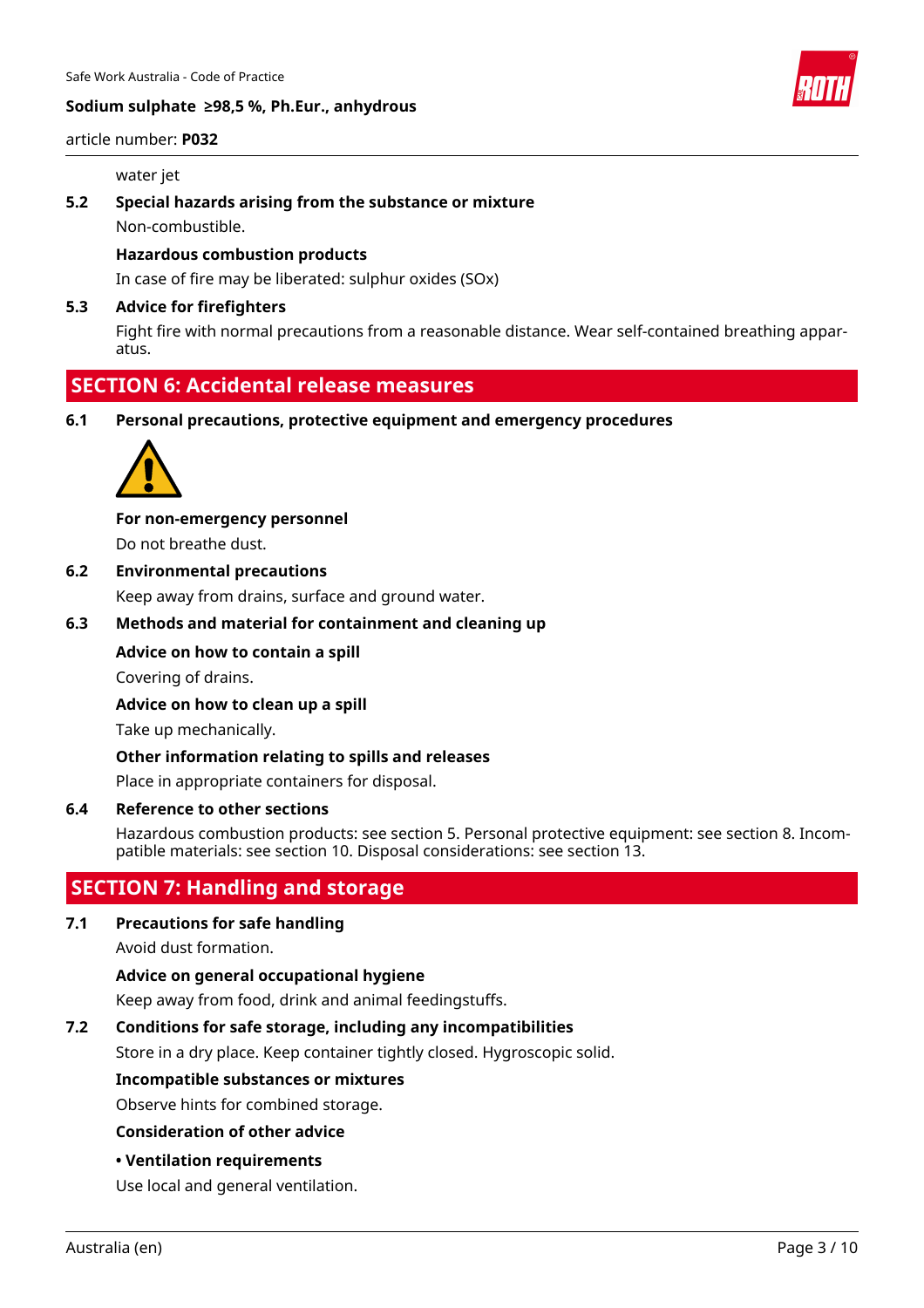

article number: **P032**

#### **• Specific designs for storage rooms or vessels**

Recommended storage temperature: 15 – 25 °C.

#### **7.3 Specific end use(s)**

No information available.

### **SECTION 8: Exposure controls/personal protection**

#### **8.1 Control parameters**

#### **National limit values**

#### **Occupational exposure limit values (Workplace Exposure Limits)**

Data are not available.

#### **Relevant DNELs/DMELs/PNECs and other threshold levels**

#### **• human health values**

| <b>Endpoint</b> | <b>Threshold</b><br>level | <b>Protection goal,</b><br>route of exposure | Used in           | <b>Exposure time</b>       |
|-----------------|---------------------------|----------------------------------------------|-------------------|----------------------------|
| <b>DNEL</b>     | $3.2 \text{ mg/kg}$       | human, dermal                                | worker (industry) | chronic - systemic effects |
| <b>DNEL</b>     | $20 \text{ mg/m}^3$       | human, inhalatory                            | worker (industry) | chronic - systemic effects |
| <b>DNEL</b>     | $20 \text{ mg/m}^3$       | human, inhalatory                            | worker (industry) | chronic - local effects    |

#### **• environmental values**

| <b>Endpoint</b> | <b>Threshold level</b>    | <b>Environmental compartment</b> | <b>Exposure time</b>         |
|-----------------|---------------------------|----------------------------------|------------------------------|
| <b>PNEC</b>     | 11.09 $mg/1$              | freshwater                       | short-term (single instance) |
| <b>PNEC</b>     | $1.109$ mg/ $\frac{1}{1}$ | marine water                     | short-term (single instance) |
| <b>PNEC</b>     | $800 \frac{mg}{l}$        | sewage treatment plant (STP)     | short-term (single instance) |
| <b>PNEC</b>     | 40.2 $mg/kq$              | freshwater sediment              | short-term (single instance) |
| <b>PNEC</b>     | 4.02 $mg/kq$              | marine sediment                  | short-term (single instance) |
| <b>PNEC</b>     | 1.54 $mg/kq$              | soil                             | short-term (single instance) |

#### **8.2 Exposure controls**

#### **Individual protection measures (personal protective equipment)**

**Eye/face protection**



Use safety goggle with side protection.

#### **Skin protection**



#### **• hand protection**

Wear suitable gloves. Chemical protection gloves are suitable, which are tested according to EN 374.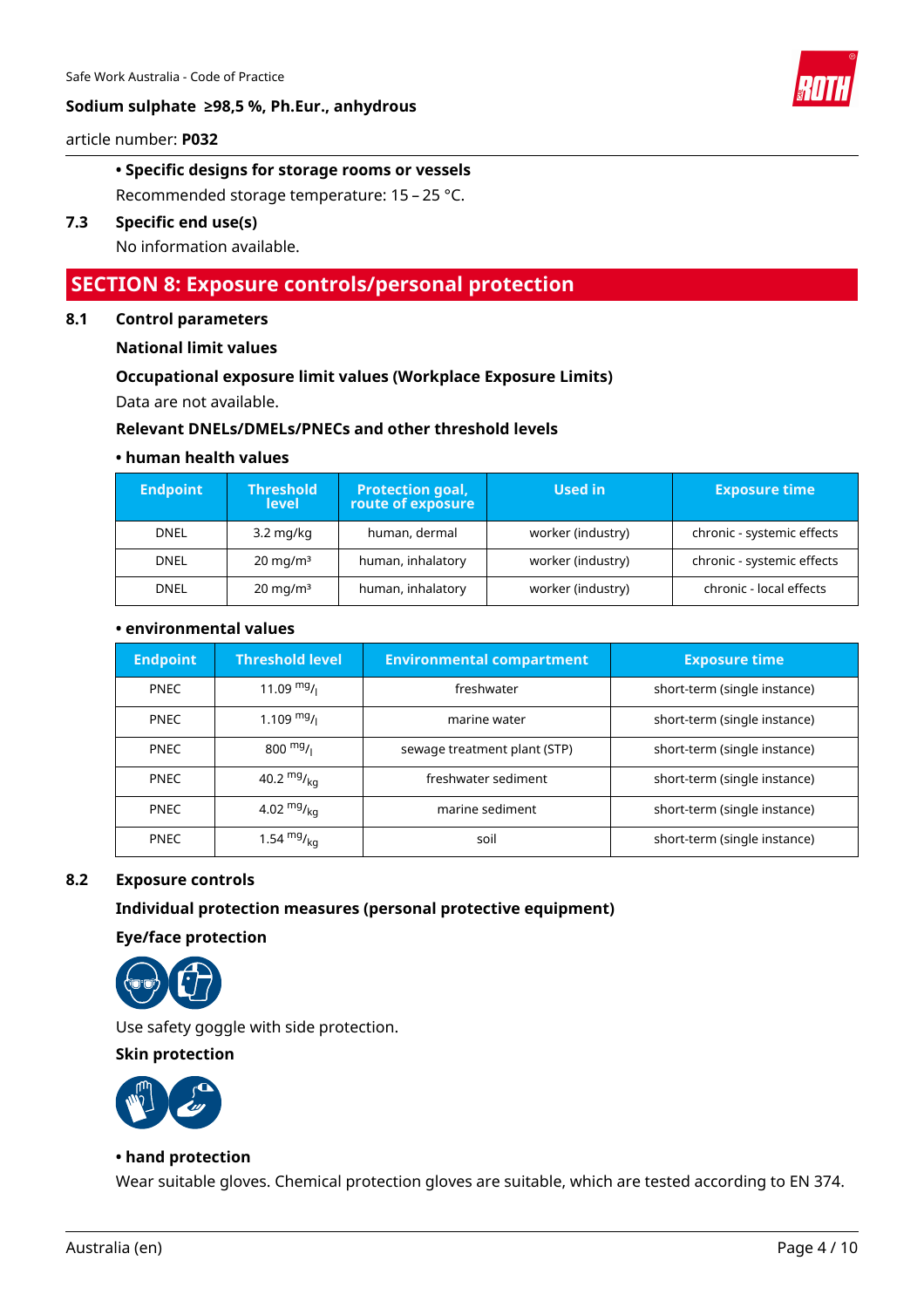

article number: **P032**

#### **• type of material**

NBR (Nitrile rubber)

#### **• material thickness**

>0,11 mm

#### **• breakthrough times of the glove material**

>480 minutes (permeation: level 6)

#### **• other protection measures**

Take recovery periods for skin regeneration. Preventive skin protection (barrier creams/ointments) is recommended.

#### **Respiratory protection**



Respiratory protection necessary at: Dust formation. Particulate filter device (EN 143). P1 (filters at least 80 % of airborne particles, colour code: White).

#### **Environmental exposure controls**

Keep away from drains, surface and ground water.

### **SECTION 9: Physical and chemical properties**

#### **9.1 Information on basic physical and chemical properties**

| Appearance                              |                                                |
|-----------------------------------------|------------------------------------------------|
| Physical state                          | solid                                          |
| Colour                                  | white                                          |
| Odour                                   | odourless                                      |
| Odour threshold                         | No data available                              |
| Other physical and chemical parameters  |                                                |
| pH (value)                              | 5.2 – 8 (water: 50 $9/$ , 20 °C)               |
| Melting point/freezing point            | 888 °C                                         |
| Initial boiling point and boiling range | This information is not available.             |
| Flash point                             | not applicable                                 |
| Evaporation rate                        | no data available                              |
| Flammability (solid, gas)               | These information are not available            |
| <b>Explosive limits</b>                 |                                                |
| · lower explosion limit (LEL)           | this information is not available              |
| • upper explosion limit (UEL)           | this information is not available              |
| Explosion limits of dust clouds         | these information are not available            |
| Vapour pressure                         | This information is not available.             |
| Density                                 | 2.7 $9/_{cm^3}$ at 20 °C                       |
| Vapour density                          | This information is not available.             |
| Relative density                        | Information on this property is not available. |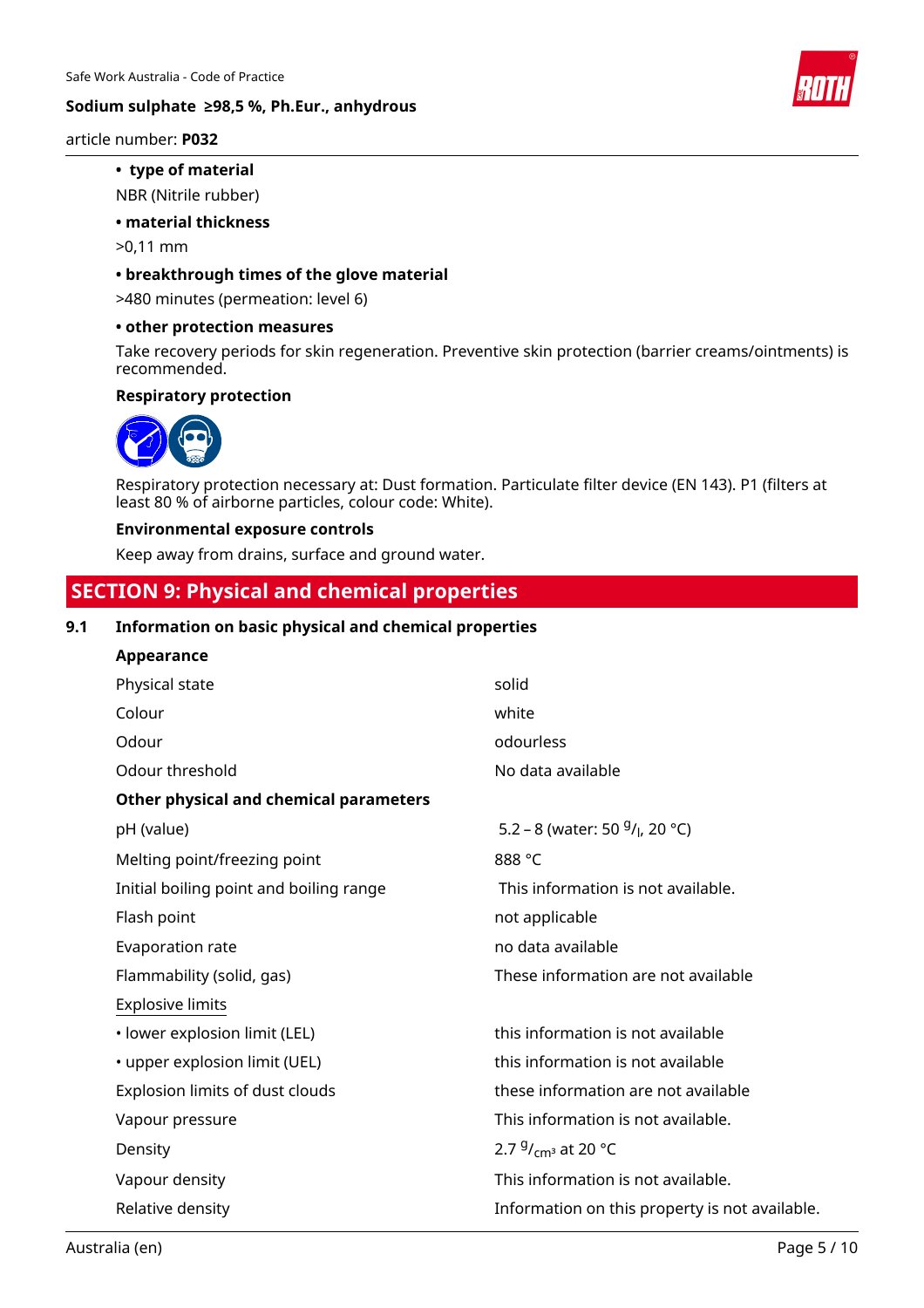

#### article number: **P032**

| Solubility(ies)             |                                          |
|-----------------------------|------------------------------------------|
| Water solubility            | 200 <sup>g</sup> / <sub>l</sub> at 20 °C |
| Partition coefficient       |                                          |
| n-octanol/water (log KOW)   | This information is not available.       |
| Auto-ignition temperature   | >400 °C at 99.4 kPa                      |
| Decomposition temperature   | >884 °C (ECHA)                           |
| Viscosity                   | not relevant (solid matter)              |
| <b>Explosive properties</b> | Shall not be classified as explosive     |
| Oxidising properties        | none                                     |
|                             |                                          |

#### **9.2 Other information**

There is no additional information.

### **SECTION 10: Stability and reactivity**

#### **10.1 Reactivity**

This material is not reactive under normal ambient conditions.

#### **10.2 Chemical stability**

The material is stable under normal ambient and anticipated storage and handling conditions of temperature and pressure.

#### **10.3 Possibility of hazardous reactions**

No known hazardous reactions

#### **10.4 Conditions to avoid**

Keep away from heat. Decompostion takes place from temperatures above: >884 °C.

#### **10.5 Incompatible materials**

There is no additional information.

#### **10.6 Hazardous decomposition products**

Hazardous combustion products: see section 5.

### **SECTION 11: Toxicological information**

#### **11.1 Information on toxicological effects**

#### **Acute toxicity**

Shall not be classified as acutely toxic.

| <b>Exposure route</b> | <b>Endpoint</b> | Value                  | <b>Species</b> | Source |
|-----------------------|-----------------|------------------------|----------------|--------|
| oral                  | LD50            | $>2,000 \frac{mg}{kg}$ | rat            | ECHA   |

#### **Skin corrosion/irritation**

Shall not be classified as corrosive/irritant to skin.

#### **Serious eye damage/eye irritation**

Shall not be classified as seriously damaging to the eye or eye irritant.

#### **Respiratory or skin sensitisation**

Shall not be classified as a respiratory or skin sensitiser.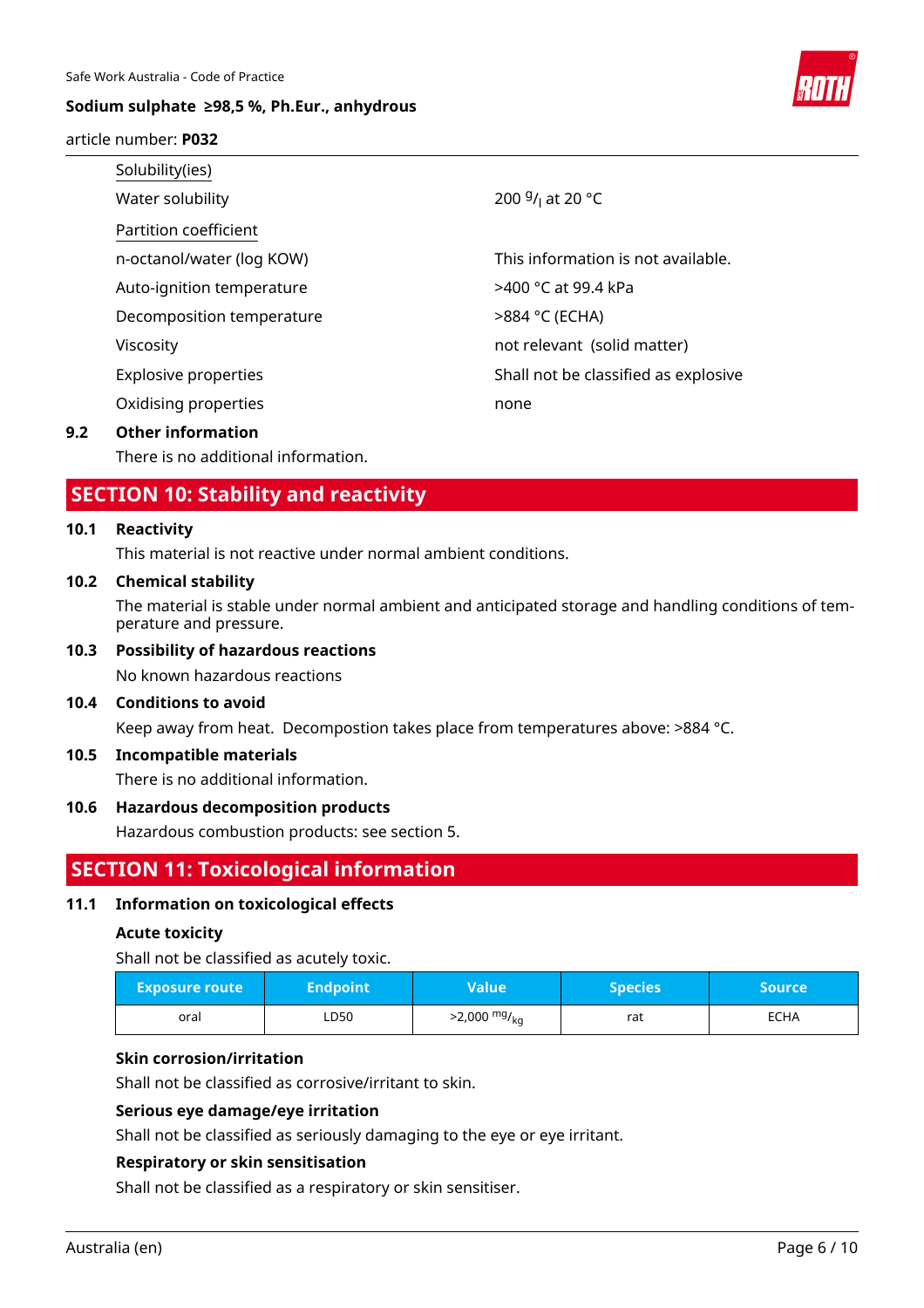

#### article number: **P032**

#### **Summary of evaluation of the CMR properties**

Shall not be classified as germ cell mutagenic, carcinogenic nor as a reproductive toxicant

#### **• Specific target organ toxicity - single exposure**

Shall not be classified as a specific target organ toxicant (single exposure).

#### **• Specific target organ toxicity - repeated exposure**

Shall not be classified as a specific target organ toxicant (repeated exposure).

#### **Aspiration hazard**

Shall not be classified as presenting an aspiration hazard.

#### **Symptoms related to the physical, chemical and toxicological characteristics**

#### **• If swallowed**

vomiting, nausea, gastrointestinal complaints

#### **• If in eyes**

causes slight to moderate irritation

#### **• If inhaled**

Inhalation of dust may cause irritation of the respiratory system

#### **• If on skin**

Frequently or prolonged contact with skin may cause dermal irritation

#### **Other information**

Other adverse effects: Cardiovascular system

## **SECTION 12: Ecological information**

#### **12.1 Toxicity**

acc. to 1272/2008/EC: Shall not be classified as hazardous to the aquatic environment.

#### **Aquatic toxicity (acute)**

| <b>Endpoint</b> | Value        | <b>Species</b>        | <b>Source</b> | <b>Exposure</b><br>time |
|-----------------|--------------|-----------------------|---------------|-------------------------|
| LC50            | 7,960 $mg/$  | fish                  | <b>ECHA</b>   | 96 h                    |
| EC50            | 3,150 $mg/1$ | aquatic invertebrates | <b>ECHA</b>   | 48 h                    |

#### **Aquatic toxicity (chronic)**

| <b>Endpoint</b> | Value        | <b>Species</b>        | <b>Source</b> | <b>Exposure</b><br>time |
|-----------------|--------------|-----------------------|---------------|-------------------------|
| EC50            | 1,698 $mg/1$ | aquatic invertebrates | <b>ECHA</b>   | 7 d                     |
| <b>NOEC</b>     | 269/1        | microorganisms        | <b>ECHA</b>   | 37 d                    |

#### **12.2 Process of degradability**

The methods for determining the biological degradability are not applicable to inorganic substances.

#### **12.3 Bioaccumulative potential**

Data are not available.

#### **12.4 Mobility in soil**

Data are not available.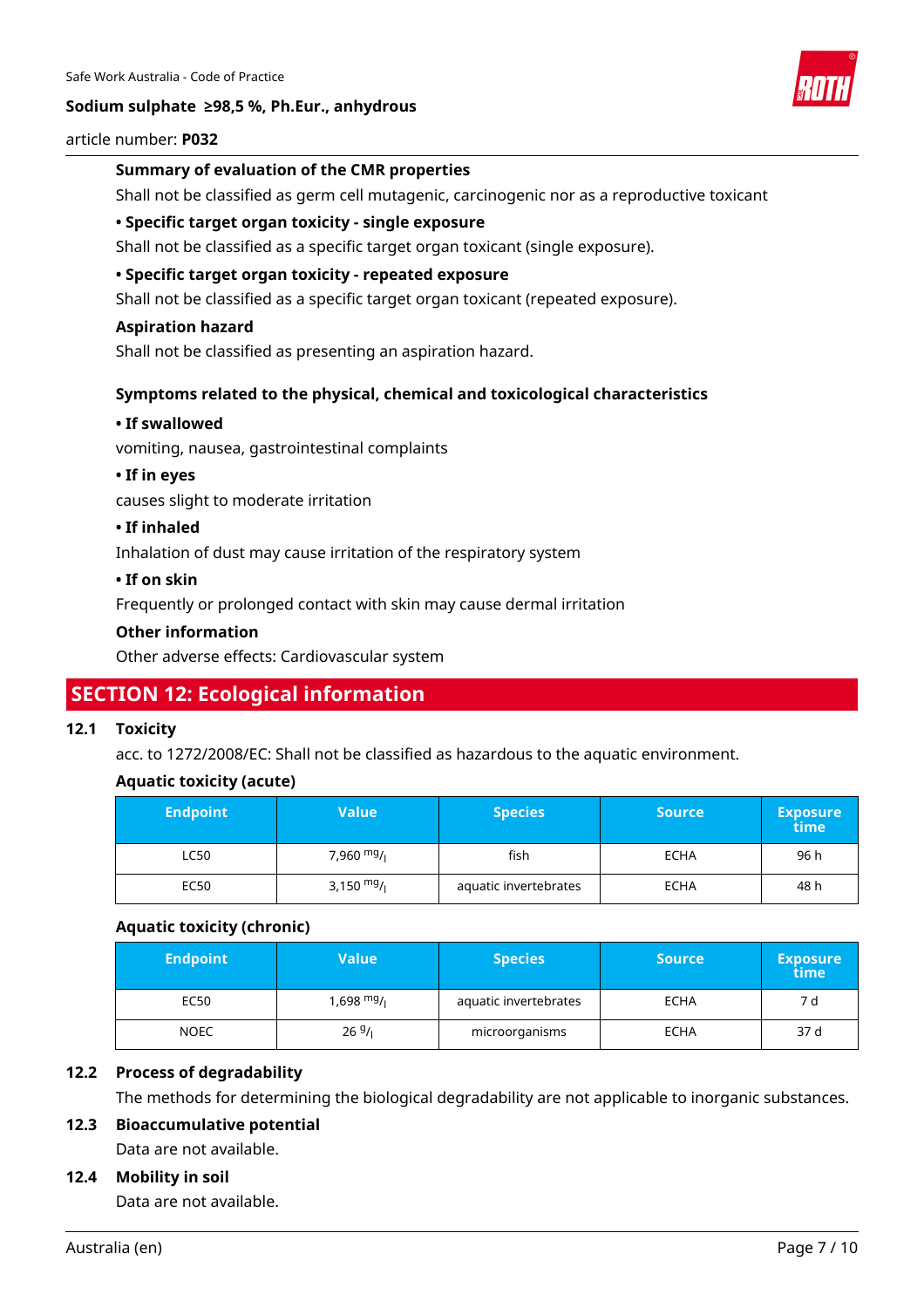

article number: **P032**

- **12.5 Results of PBT and vPvB assessment** Data are not available.
- **12.6 Other adverse effects** Data are not available.

### **SECTION 13: Disposal considerations**

#### **13.1 Waste treatment methods**



Consult the appropriate local waste disposal expert about waste disposal.

#### **Sewage disposal-relevant information**

Do not empty into drains.

#### **Sewage disposal-relevant information**

Do not empty into drains.

#### **13.2 Relevant provisions relating to waste**

The allocation of waste identity numbers/waste descriptions must be carried out according to the EEC, specific to the industry and process.

#### **13.3 Remarks**

Waste shall be separated into the categories that can be handled separately by the local or national waste management facilities. Please consider the relevant national or regional provisions.

# **SECTION 14: Transport information 14.1** UN number (not subject to transport regulations) **14.2** UN proper shipping name not relevant **14.3** Transport hazard class(es) not relevant Class - **14.4** Packing group **14.4** Packing group **not relevant not assigned to a packing group 14.5** Environmental hazards **none (non-environmentally hazardous acc. to the danger**ous goods regulations)

#### **14.6 Special precautions for user**

There is no additional information.

**14.7 Transport in bulk according to Annex II of MARPOL and the IBC Code** The cargo is not intended to be carried in bulk.

#### **14.8 Information for each of the UN Model Regulations**

**• Transport of dangerous goods by road, rail and inland waterway (ADR/RID/ADN)**

Not subject to ADR, RID and ADN.

#### **• International Maritime Dangerous Goods Code (IMDG)** Not subject to IMDG.

# **• International Civil Aviation Organization (ICAO-IATA/DGR)**

Not subject to ICAO-IATA.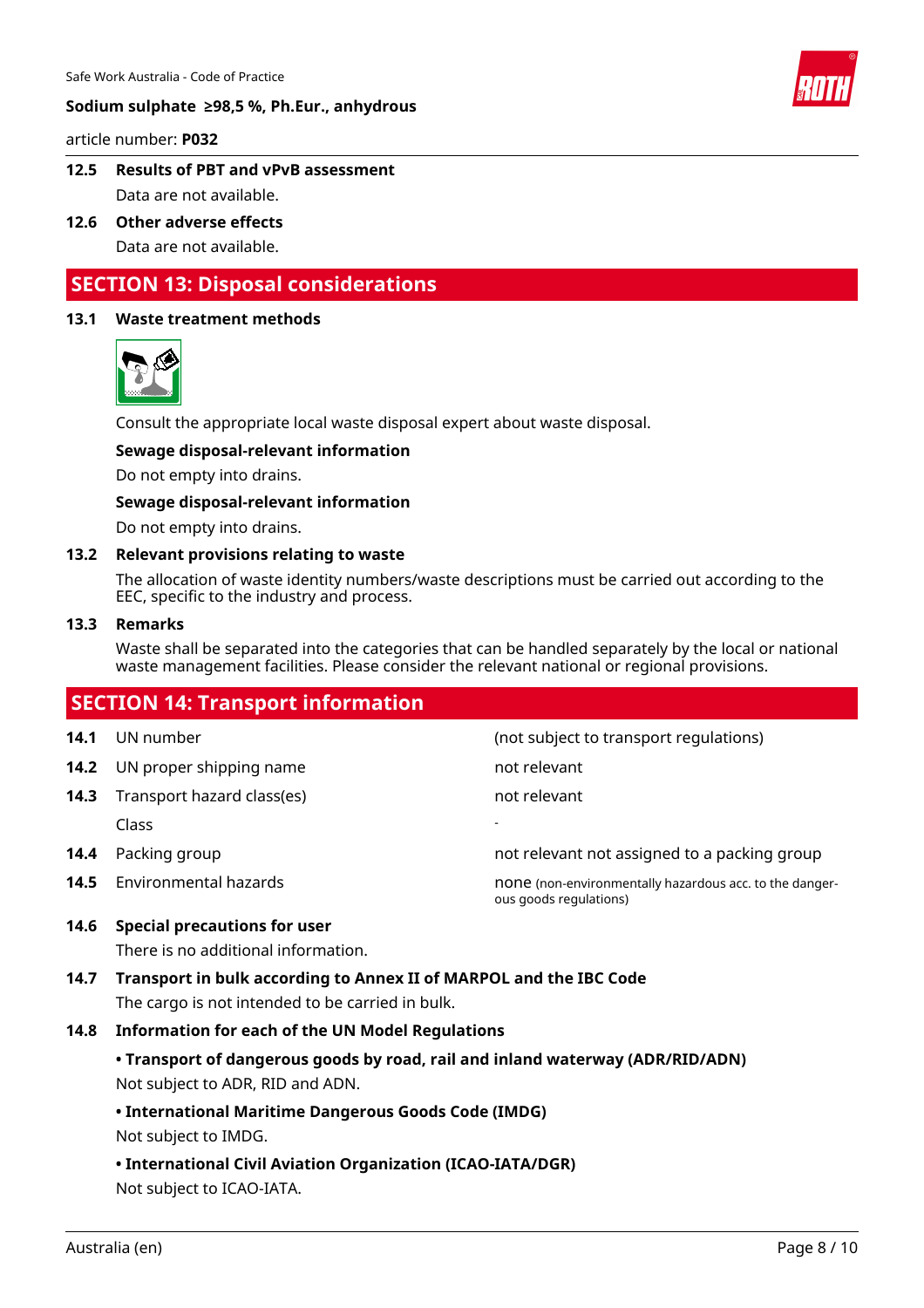

article number: **P032**

### **SECTION 15: Regulatory information**

#### **15.1 Safety, health and environmental regulations/legislation specific for the substance or mixture**

#### **National inventories**

Substance is listed in the following national inventories:

| <b>Country</b> | <b>National inventories</b> | <b>Status</b>       |
|----------------|-----------------------------|---------------------|
| AU             | <b>AICS</b>                 | substance is listed |
| CA             | <b>DSL</b>                  | substance is listed |
| <b>CN</b>      | <b>IECSC</b>                | substance is listed |
| EU             | ECSI                        | substance is listed |
| EU             | REACH Reg.                  | substance is listed |
| JP             | <b>CSCL-ENCS</b>            | substance is listed |
| <b>KR</b>      | KECI                        | substance is listed |
| МX             | INSQ                        | substance is listed |
| <b>NZ</b>      | NZIOC                       | substance is listed |
| PH             | <b>PICCS</b>                | substance is listed |
| <b>TR</b>      | <b>CICR</b>                 | substance is listed |
| <b>TW</b>      | <b>TCSI</b>                 | substance is listed |
| US.            | <b>TSCA</b>                 | substance is listed |

#### **Legend**

#### **15.2 Chemical Safety Assessment**

No Chemical Safety Assessment has been carried out for this substance.

# **SECTION 16: Other information**

#### **Abbreviations and acronyms**

| Abbr.      | <b>Descriptions of used abbreviations</b>                                                                                                                                                                                     |
|------------|-------------------------------------------------------------------------------------------------------------------------------------------------------------------------------------------------------------------------------|
| <b>ADN</b> | Accord européen relatif au transport international des marchandises dangereuses par voies de navigation<br>intérieures (European Agreement concerning the International Carriage of Dangerous Goods by Inland Wa-<br>terways) |
| <b>ADR</b> | Accord européen relatif au transport international des marchandises dangereuses par route (European<br>Agreement concerning the International Carriage of Dangerous Goods by Road)                                            |
| CAS        | Chemical Abstracts Service (service that maintains the most comprehensive list of chemical substances)                                                                                                                        |
| <b>CMR</b> | Carcinogenic, Mutagenic or toxic for Reproduction                                                                                                                                                                             |